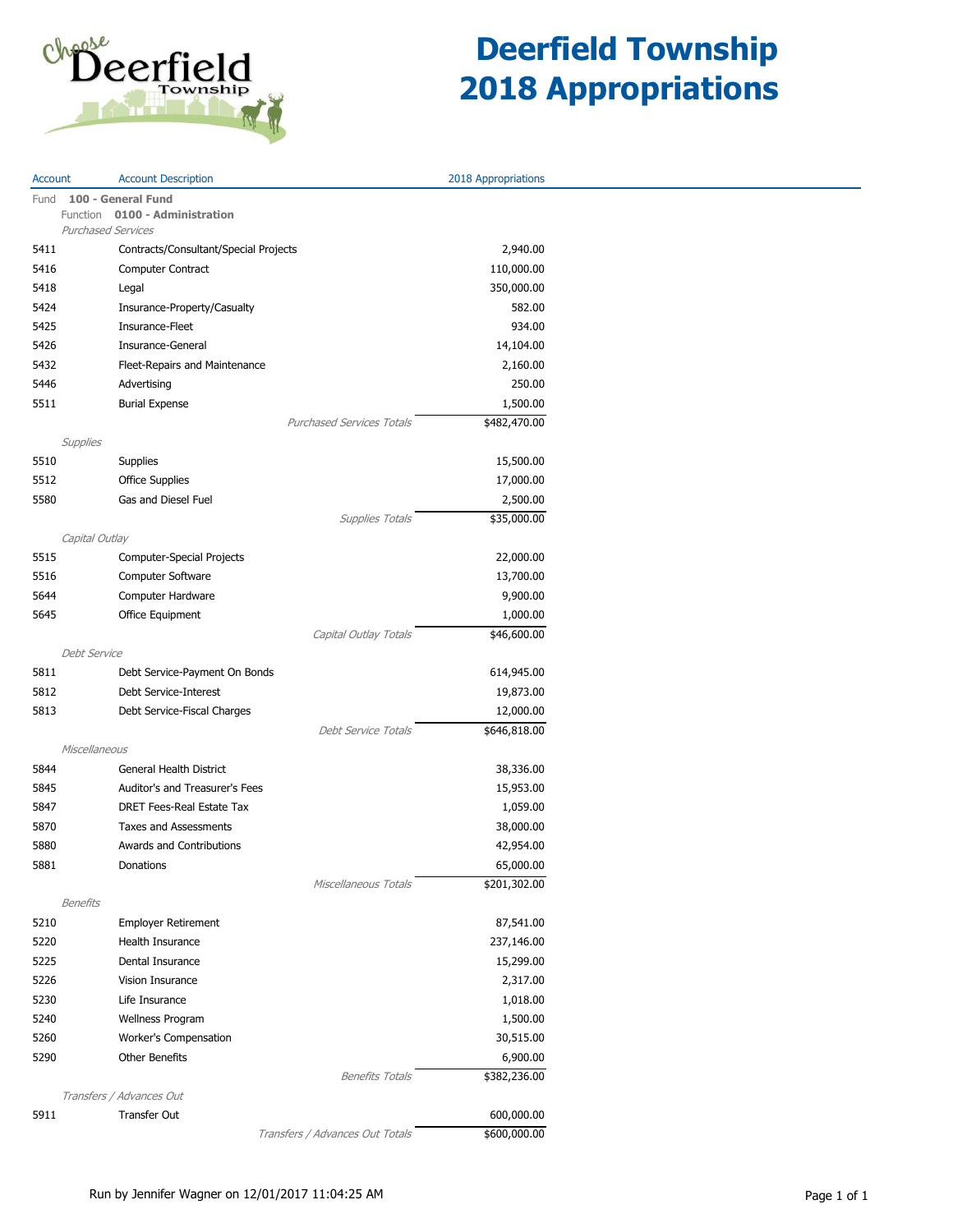

|      | Function<br><b>0100 - Administration Totals</b>  | \$2,394,426.00 |
|------|--------------------------------------------------|----------------|
|      | Function<br>0101 - Trustees                      |                |
|      | <b>Salaries</b>                                  |                |
| 5170 | <b>Trustee Salary</b>                            | 99,092.00      |
|      | Salaries Totals                                  | \$99,092.00    |
|      | Benefits                                         |                |
| 5210 | <b>Employer Retirement</b>                       | 13,212.00      |
|      | <b>Benefits Totals</b>                           | \$13,212.00    |
|      | 0101 - Trustees Totals<br>Function               | \$112,304.00   |
|      | 0102 - Fiscal Office<br>Function                 |                |
|      | <b>Purchased Services</b>                        |                |
| 5408 | Payroll Processing Fees                          | 33,000.00      |
| 5409 | Accounting Services-GAAP/GAFR                    | 30,000.00      |
| 5410 | <b>Audit Fees</b>                                | 35,000.00      |
| 5411 | Contracts/Consultant/Special Projects            | 1,500.00       |
| 5418 | Legal                                            | 25,000.00      |
| 5419 | <b>Contract Services</b>                         | 1,000.00       |
| 5420 | Uniforms                                         | 600.00         |
| 5430 | Travel/Training                                  | 2,500.00       |
| 5431 | Training                                         | 4,000.00       |
| 5435 | Dues and Sub                                     | 580.00         |
| 5446 | Advertising<br><b>Purchased Services Totals</b>  | 750.00         |
|      |                                                  | \$133,930.00   |
| 5510 | Supplies<br>Supplies                             | 600.00         |
| 5512 | <b>Office Supplies</b>                           | 2,500.00       |
|      | <b>Supplies Totals</b>                           | \$3,100.00     |
|      | Capital Outlay                                   |                |
| 5516 | <b>Computer Software</b>                         | 29,500.00      |
| 5644 | Computer Hardware                                | 2,000.00       |
|      | Capital Outlay Totals                            | \$31,500.00    |
|      | Miscellaneous                                    |                |
| 5848 | Bank Fees-Other Expenses                         | 4,500.00       |
| 5890 | Miscellaneous Other                              | 360.00         |
|      | Miscellaneous Totals                             | \$4,860.00     |
|      | 0102 - Fiscal Office Totals<br>Function          | \$173,390.00   |
|      | 0103 - Administrator's Office<br>Function        |                |
|      | Salaries                                         |                |
| 5110 | Salary                                           | 99,000.00      |
| 5131 | Salary - Admin                                   | 515,165.00     |
|      | Salaries Totals                                  | \$614,165.00   |
|      | <b>Purchased Services</b>                        |                |
| 5411 | Contracts/Consultant/Special Projects            | 26,500.00      |
| 5430 | Travel/Training                                  | 2,125.00       |
| 5431 | Training                                         | 7,750.00       |
| 5435 | Dues and Sub                                     | 22,700.00      |
|      | <b>Purchased Services Totals</b>                 | \$59,075.00    |
|      | <b>Benefits</b>                                  |                |
| 5210 | <b>Employer Retirement</b>                       | 13,842.00      |
|      | <b>Benefits Totals</b>                           | \$13,842.00    |
|      | 0103 - Administrator's Office Totals<br>Function | \$687,082.00   |
|      |                                                  |                |

Function **0104 - Human Resources**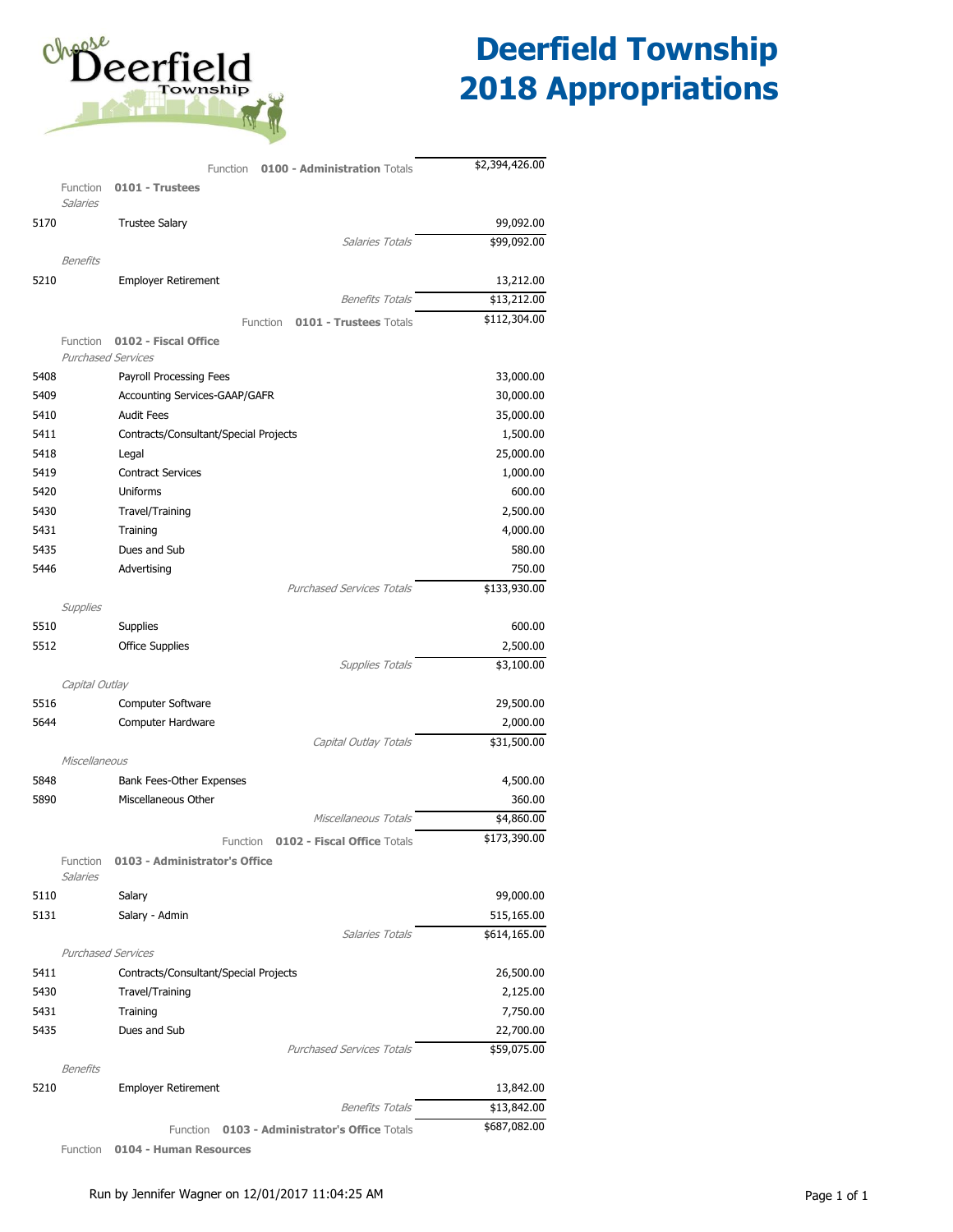

|      | <b>Purchased Services</b>                                        |                         |
|------|------------------------------------------------------------------|-------------------------|
| 5411 | Contracts/Consultant/Special Projects                            | 4,595.00                |
| 5414 | Employment Expenses-Human Resources                              | 8,750.00                |
| 5430 | Travel/Training                                                  | 1,000.00                |
| 5431 | Training                                                         | 2,300.00                |
| 5435 | Dues and Sub                                                     | 750.00                  |
|      | <b>Purchased Services Totals</b>                                 | \$17,395.00             |
|      | Supplies                                                         |                         |
| 5512 | <b>Office Supplies</b><br><b>Supplies Totals</b>                 | 550.00                  |
|      |                                                                  | \$550.00<br>\$17,945.00 |
|      | Function<br><b>0104 - Human Resources Totals</b>                 |                         |
|      | 0105 - Public Relations<br>Function<br><b>Purchased Services</b> |                         |
| 5411 | Contracts/Consultant/Special Projects                            | 60,000.00               |
| 5419 | <b>Contract Services</b>                                         | 13,860.00               |
| 5435 | Dues and Sub                                                     | 5,320.00                |
| 5446 | Advertising                                                      | 7,500.00                |
| 5449 | <b>Other Communications Services</b>                             | 400.00                  |
| 5461 | Deerfield Township Digest                                        | 19,000.00               |
|      | <b>Purchased Services Totals</b>                                 | \$106,080.00            |
|      | Miscellaneous                                                    |                         |
| 5890 | Miscellaneous Other                                              | 4,700.00                |
|      | Miscellaneous Totals                                             | \$4,700.00              |
|      | <b>0105 - Public Relations Totals</b><br>Function                | \$110,780.00            |
|      | 0106 - Community Development<br>Function<br><b>Salaries</b>      |                         |
|      |                                                                  |                         |
| 5138 | <b>Community Development Salary</b>                              | 299,710.00              |
|      | <b>Salaries Totals</b>                                           | \$299,710.00            |
|      | <b>Purchased Services</b>                                        |                         |
| 5411 | Contracts/Consultant/Special Projects                            | 2,820.00                |
| 5415 | Nuisance Abatement-Community Development                         | 15,000.00               |
| 5420 | Uniforms                                                         | 600.00                  |
| 5423 | Repairs and Maintenance                                          | 200.00                  |
| 5430 | Travel/Training                                                  | 4,000.00                |
| 5431 | Training                                                         | 4,300.00                |
| 5435 | Dues and Sub                                                     | 1,287.00                |
| 5446 | Advertising                                                      | 5,000.00                |
| 5517 | Computer Hardware and Software Maintenance                       | 11,500.00               |
|      | <b>Purchased Services Totals</b>                                 | \$44,707.00             |
|      | Supplies                                                         |                         |
| 5510 | <b>Supplies</b>                                                  | 4,020.00                |
| 5512 | <b>Office Supplies</b>                                           | 1,200.00                |
| 5580 | Gas and Diesel Fuel                                              | 1,000.00                |
|      | Supplies Totals                                                  | \$6,220.00              |
|      | Capital Outlay                                                   |                         |
| 5516 | Computer Software                                                | 750.00                  |
| 5644 | Computer Hardware                                                | 6,000.00                |
|      | Capital Outlay Totals                                            | \$6,750.00              |
|      | Miscellaneous                                                    |                         |
| 5890 | Miscellaneous Other                                              | 1,400.00                |
| 5891 | Other Expenses<br>Miscellaneous Totals                           | 7,200.00<br>\$8,600.00  |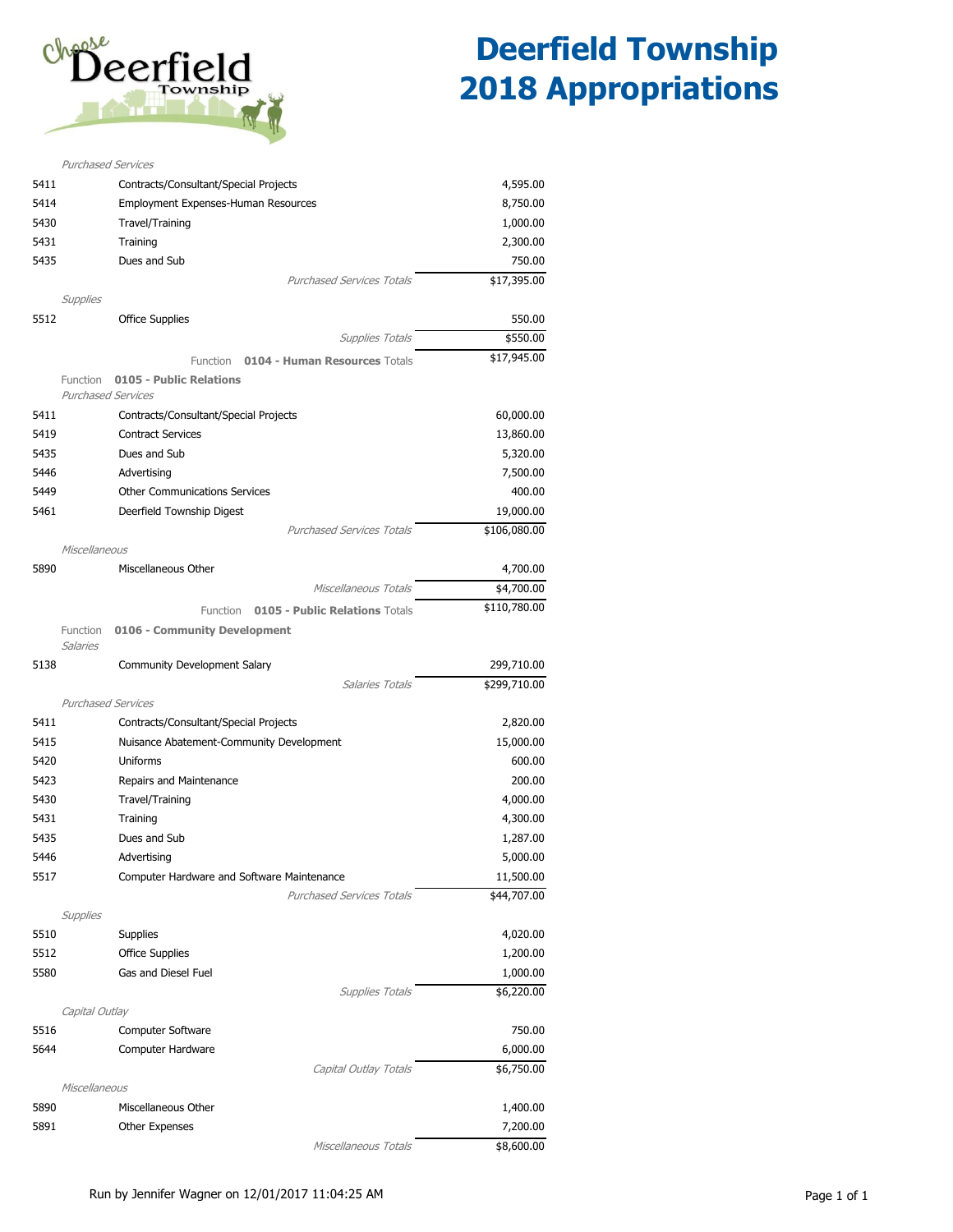

|      | <b>Benefits</b>                                        |                |
|------|--------------------------------------------------------|----------------|
| 5210 | <b>Employer Retirement</b>                             | 42,480.00      |
| 5231 | <b>Tuition Reimbursement</b>                           | 5,000.00       |
| 5260 | Worker's Compensation                                  | 10,619.00      |
|      | <b>Benefits Totals</b>                                 | \$58,099.00    |
|      | Function<br><b>0106 - Community Development Totals</b> | \$424,086.00   |
|      | 0107 - Buildings and Grounds<br>Function               |                |
|      | <b>Purchased Services</b>                              |                |
| 5422 | Rug and Uniform Cleaning                               | 5,225.00       |
| 5423 | Repairs and Maintenance                                | 8,500.00       |
| 5427 | Rental Expense                                         | 178,860.00     |
| 5428 | <b>Building Maintenance</b>                            | 13,447.00      |
| 5499 | <b>Utilities</b>                                       | 56,500.00      |
|      | <b>Purchased Services Totals</b>                       | \$262,532.00   |
|      | Benefits                                               |                |
| 5213 | Federal Payroll Taxes                                  | 11,054.00      |
|      | <b>Benefits Totals</b>                                 | \$11,054.00    |
|      | Function 0107 - Buildings and Grounds Totals           | \$273,586.00   |
|      | 0210 - Street Lighting<br>Function                     |                |
|      | Miscellaneous                                          |                |
| 5890 | Miscellaneous Other                                    | 26,000.00      |
|      | Miscellaneous Totals                                   | \$26,000.00    |
|      | 0210 - Street Lighting Totals<br>Function              | \$26,000.00    |
|      |                                                        |                |
|      | 100 - General Fund Totals<br>Fund                      | \$4,219,599.00 |
| Fund | 204 - Road and Bridge                                  |                |
|      |                                                        |                |
|      | Function<br>0200 - Roads and Transportations           |                |
|      | Salaries                                               |                |
| 5133 | Road Salary                                            | 550,567.00     |
|      | <b>Salaries Totals</b>                                 | \$550,567.00   |
|      | <b>Purchased Services</b>                              |                |
| 5411 | Contracts/Consultant/Special Projects                  | 1,251,400.00   |
| 5420 | Uniforms                                               | 5,500.00       |
| 5422 | Rug and Uniform Cleaning                               | 7,500.00       |
| 5423 | Repairs and Maintenance                                | 72,500.00      |
| 5424 | Insurance-Property/Casualty                            | 5,512.00       |
| 5425 | Insurance-Fleet                                        | 14,762.00      |
| 5426 | Insurance-General                                      | 6,809.00       |
| 5427 | Rental Expense                                         | 1,000.00       |
| 5428 | <b>Building Maintenance</b>                            | 11,000.00      |
| 5430 | Travel/Training                                        | 500.00         |
| 5431 | Training                                               | 4,000.00       |
| 5435 | Dues and Sub                                           | 1,500.00       |
| 5436 | Crack Sealing and Painting                             | 20,000.00      |
| 5499 | Utilities                                              | 42,795.00      |
|      | <b>Purchased Services Totals</b>                       | \$1,444,778.00 |
|      | Supplies                                               |                |
| 5510 | <b>Supplies</b>                                        | 9,000.00       |
| 5512 | <b>Office Supplies</b>                                 | 500.00         |
| 5523 | Maintenance Materials and Supplies                     | 159,500.00     |
| 5570 | Minor Tools and Equipment                              | 6,000.00       |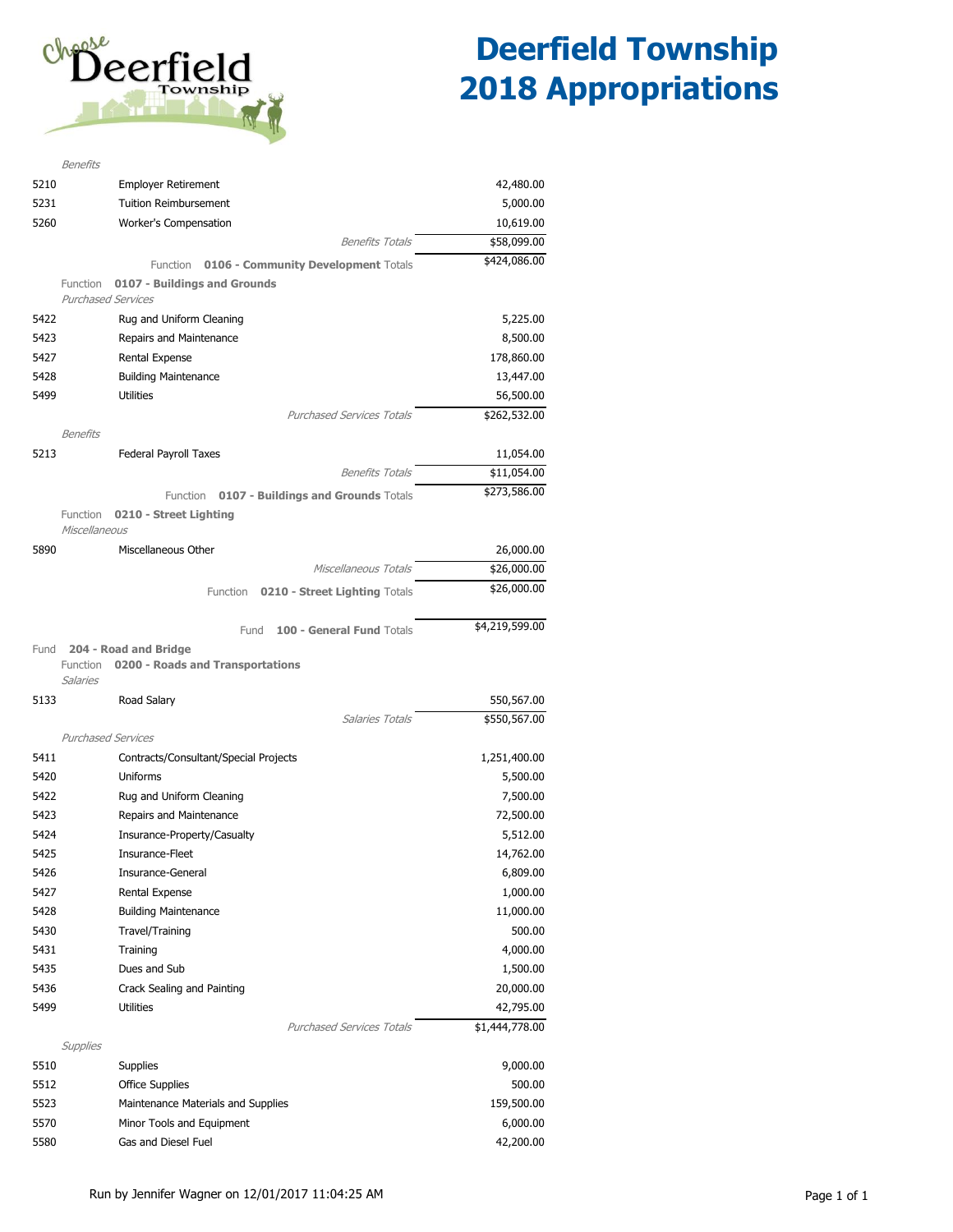

|      | <b>Supplies Totals</b>                              | \$217,200.00   |
|------|-----------------------------------------------------|----------------|
|      | Capital Outlay                                      |                |
| 5644 | Computer Hardware                                   | 2,000.00       |
| 5650 | Vehicles and Mowing Equipment                       | 50,000.00      |
|      | Capital Outlay Totals                               | \$52,000.00    |
|      | Miscellaneous<br>Auditor's and Treasurer's Fees     |                |
| 5845 |                                                     | 17,000.00      |
| 5847 | <b>DRET Fees-Real Estate Tax</b>                    | 1,735.00       |
| 5870 | <b>Taxes and Assessments</b><br>Miscellaneous Other | 4,992.00       |
| 5890 | Miscellaneous Totals                                | 20,000.00      |
|      | <b>Benefits</b>                                     | \$43,727.00    |
| 5210 | <b>Employer Retirement</b>                          | 78,201.00      |
| 5213 | Federal Payroll Taxes                               | 8,099.00       |
| 5220 | Health Insurance                                    | 157,456.00     |
| 5225 | Dental Insurance                                    | 8,963.00       |
| 5226 | Vision Insurance                                    | 1,371.00       |
| 5230 | Life Insurance                                      | 640.00         |
| 5260 | Worker's Compensation                               | 14,957.00      |
|      | <b>Benefits Totals</b>                              | \$269,687.00   |
|      |                                                     | \$2,577,959.00 |
|      | Function<br>0200 - Roads and Transportations Totals |                |
|      | 204 - Road and Bridge Totals<br>Fund                | \$2,577,959.00 |
| Fund | 205 - Cemetery                                      |                |
|      | Function<br>0405 - Cemeteries<br>Salaries           |                |
| 5137 | Cemetery Salary                                     | 103,466.00     |
|      | Salaries Totals                                     | \$103,466.00   |
|      | <b>Purchased Services</b>                           |                |
| 5411 | Contracts/Consultant/Special Projects               | 55,900.00      |
| 5420 | Uniforms                                            | 1,000.00       |
| 5422 | Rug and Uniform Cleaning                            | 3,500.00       |
| 5423 | Repairs and Maintenance                             | 11,000.00      |
| 5424 | Insurance-Property/Casualty                         | 3,479.00       |
| 5425 | Insurance-Fleet                                     | 1,465.00       |
| 5426 | Insurance-General                                   | 1,268.00       |
| 5431 | Training                                            | 900.00         |
| 5435 | Dues and Sub                                        | 300.00         |
| 5499 | <b>Utilities</b>                                    | 28,425.00      |
|      | <b>Purchased Services Totals</b>                    | \$107,237.00   |
|      | Supplies                                            |                |
| 5510 | <b>Supplies</b>                                     | 5,300.00       |
| 5512 | <b>Office Supplies</b>                              | 200.00         |
| 5570 | Minor Tools and Equipment                           | 1,000.00       |
| 5580 | Gas and Diesel Fuel                                 | 10,000.00      |
|      | <b>Supplies Totals</b>                              | \$16,500.00    |
| 5610 | Capital Outlay<br><b>Improvement of Sites</b>       | 11,000.00      |
|      | Capital Outlay Totals                               | \$11,000.00    |
|      | Miscellaneous                                       |                |
| 5890 | Miscellaneous Other                                 | 5,200.00       |
|      | Miscellaneous Totals                                | \$5,200.00     |
|      |                                                     |                |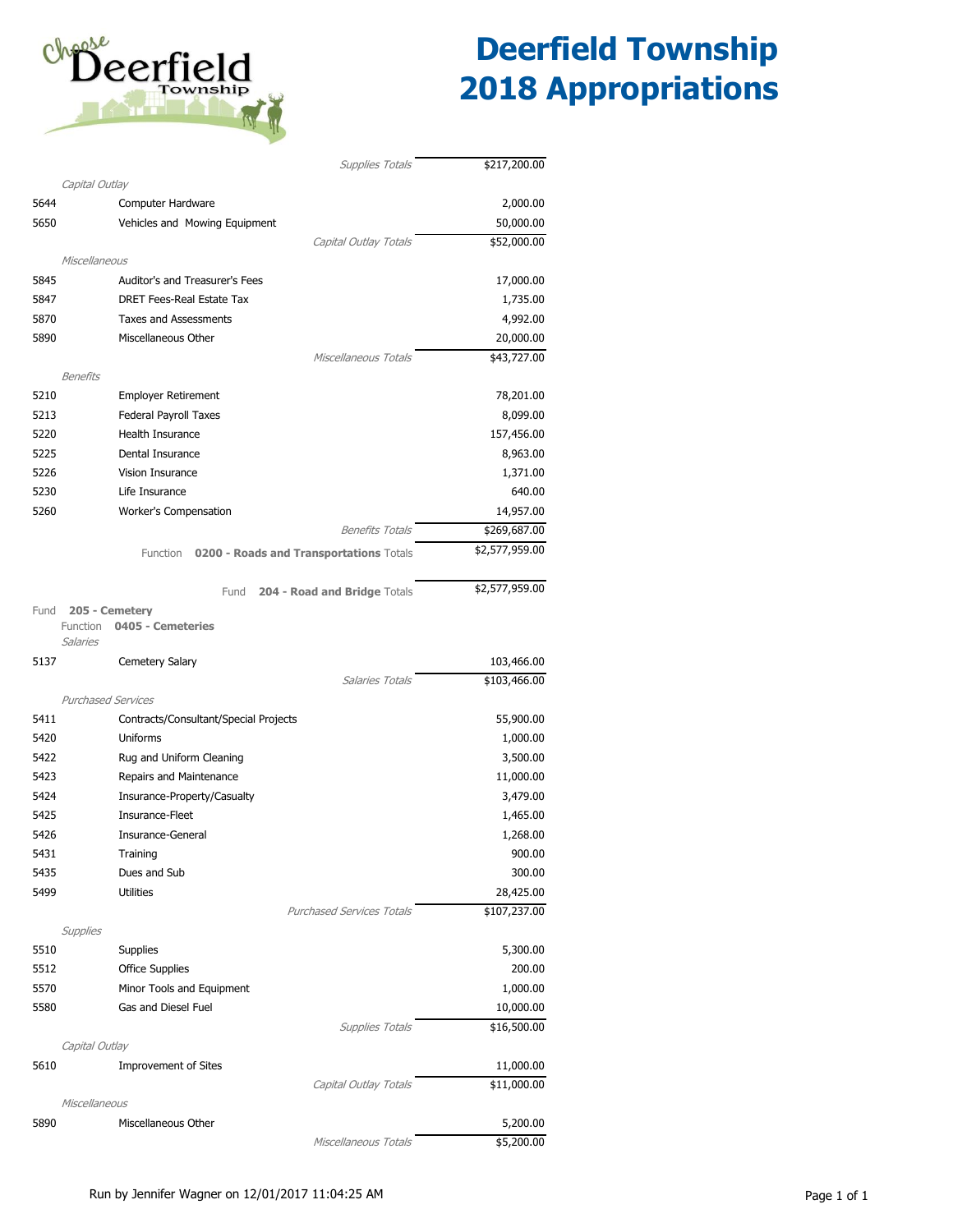

|      | <b>Benefits</b>                                     |                |
|------|-----------------------------------------------------|----------------|
| 5210 | <b>Employer Retirement</b>                          | 14,699.00      |
| 5213 | Federal Payroll Taxes                               | 1,522.00       |
| 5220 | Health Insurance                                    | 38,289.00      |
| 5225 | Dental Insurance                                    | 2,145.00       |
| 5226 | Vision Insurance                                    | 326.00         |
| 5230 | Life Insurance                                      | 137.00         |
| 5260 | Worker's Compensation                               | 3,970.00       |
|      | <b>Benefits Totals</b>                              | \$61,088.00    |
|      | <b>Function</b><br>0405 - Cemeteries Totals         | \$304,491.00   |
|      |                                                     |                |
|      | 205 - Cemetery Totals<br>Fund                       | \$304,491.00   |
| Fund | 209 - Police District                               |                |
|      | 0300 - Police Protection<br>Function                |                |
|      | <b>Purchased Services</b>                           |                |
| 5412 | Contracts-Police                                    | 3,185,701.00   |
| 5419 | <b>Contract Services</b>                            | 14,000.00      |
| 5420 | Uniforms                                            | 13,000.00      |
| 5422 | Rug and Uniform Cleaning                            | 5,000.00       |
| 5423 | Repairs and Maintenance                             | 70,000.00      |
| 5424 | Insurance-Property/Casualty                         | 1,337.00       |
| 5425 | Insurance-Fleet                                     | 11,434.00      |
| 5426 | Insurance-General                                   | 1,969.00       |
| 5427 | Rental Expense                                      | 90,360.00      |
| 5499 | <b>Utilities</b>                                    | 37,795.00      |
|      | <b>Purchased Services Totals</b>                    | \$3,430,596.00 |
|      | Supplies                                            |                |
| 5510 | <b>Supplies</b>                                     | 4,700.00       |
| 5512 | <b>Office Supplies</b>                              | 10,000.00      |
| 5580 | Gas and Diesel Fuel                                 | 125,000.00     |
|      | <b>Supplies Totals</b>                              | \$139,700.00   |
|      | Capital Outlay                                      |                |
| 5640 | Tools and Equipment-Major                           | 72,000.00      |
| 5644 | Computer Hardware                                   | 14,000.00      |
| 5650 | Vehicles and Mowing Equipment                       | 28,000.00      |
|      | Capital Outlay Totals                               | \$114,000.00   |
|      | Miscellaneous                                       |                |
| 5845 | Auditor's and Treasurer's Fees                      | 45,000.00      |
| 5847 | DRET Fees-Real Estate Tax                           | 3,150.00       |
| 5881 | Donations                                           | 100,000.00     |
| 5890 | Miscellaneous Other                                 | 60,000.00      |
| 5891 | <b>Other Expenses</b>                               | 8,000.00       |
|      | Miscellaneous Totals                                | \$216,150.00   |
|      | 0300 - Police Protection Totals<br>Function         | \$3,900,446.00 |
|      | 209 - Police District Totals<br>Fund                | \$3,900,446.00 |
| Fund | <b>212 - Park</b>                                   |                |
|      | Function<br>0500 - Parks and Recreation<br>Salaries |                |
| 5134 | Park Salary                                         | 354,538.00     |
|      | Salaries Totals                                     | \$354,538.00   |

Purchased Services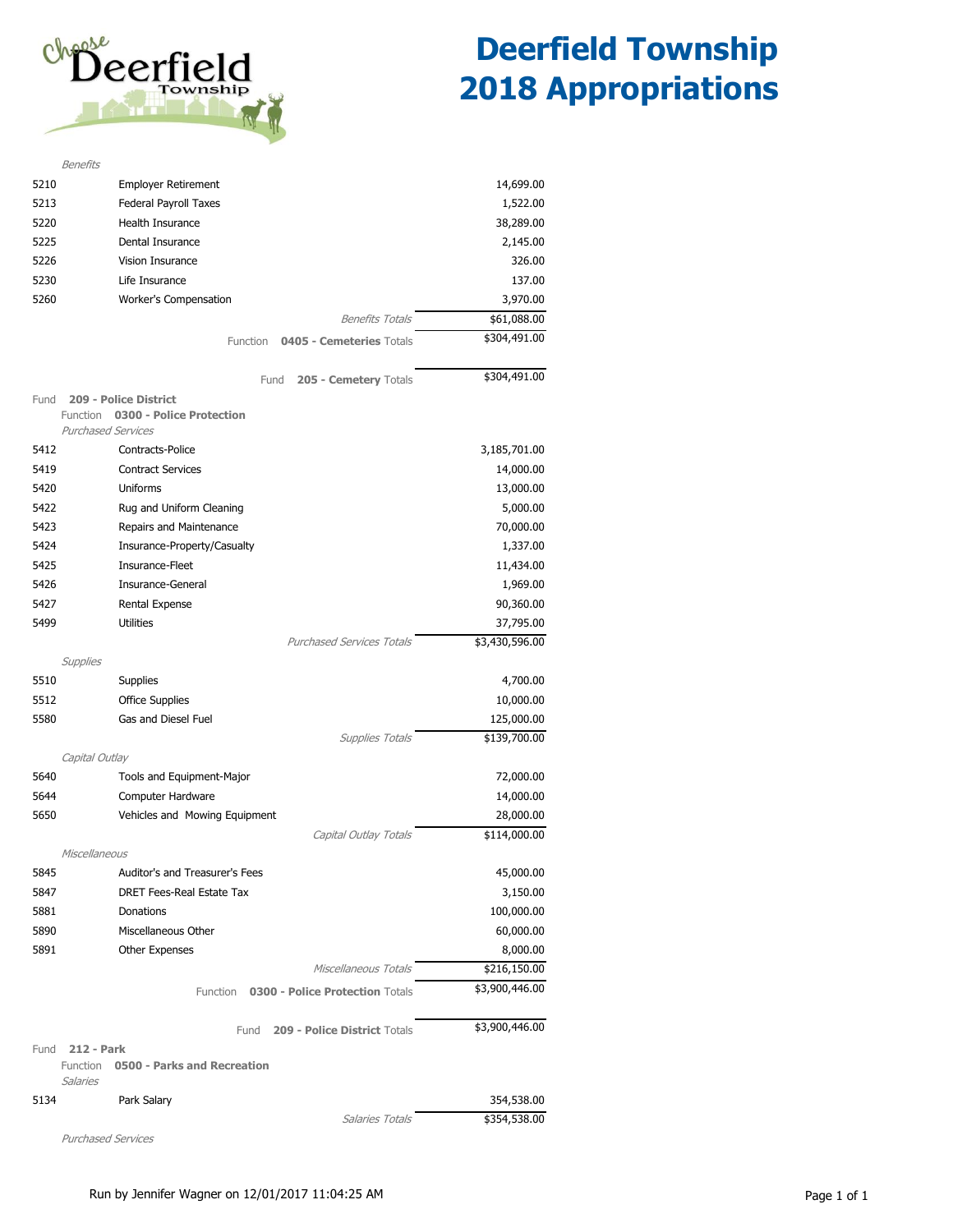

| 5411 | Contracts/Consultant/Special Projects            | 32,350.00      |
|------|--------------------------------------------------|----------------|
| 5419 | <b>Contract Services</b>                         | 113,795.00     |
| 5420 | Uniforms                                         | 2,100.00       |
| 5422 | Rug and Uniform Cleaning                         | 4,350.00       |
| 5423 | Repairs and Maintenance                          | 51,000.00      |
| 5424 | Insurance-Property/Casualty                      | 20,312.00      |
| 5425 | Insurance-Fleet                                  | 3,100.00       |
| 5426 | Insurance-General                                | 3,477.00       |
| 5427 | Rental Expense                                   | 1,500.00       |
| 5430 | Travel/Training                                  | 1,000.00       |
| 5431 | Training                                         | 4,660.00       |
| 5435 | Dues and Sub                                     | 1,490.00       |
| 5499 | <b>Utilities</b>                                 | 52,595.00      |
| 5611 | Fertilization and Seeding                        | 16,000.00      |
|      | <b>Purchased Services Totals</b>                 | \$307,729.00   |
|      | Supplies                                         |                |
| 5510 | <b>Supplies</b>                                  | 15,000.00      |
| 5512 | <b>Office Supplies</b>                           | 250.00         |
| 5570 | Minor Tools and Equipment                        | 5,500.00       |
| 5580 | Gas and Diesel Fuel                              | 22,300.00      |
|      | <b>Supplies Totals</b>                           | \$43,050.00    |
|      | Capital Outlay                                   |                |
| 5429 | Computer Hardware                                | 2,000.00       |
| 5610 | <b>Improvement of Sites</b>                      | 95,500.00      |
| 5650 | Vehicles and Mowing Equipment                    | 31,000.00      |
|      | Capital Outlay Totals                            | \$128,500.00   |
|      | Miscellaneous                                    |                |
| 5845 | Auditor's and Treasurer's Fees                   | 11,863.00      |
| 5847 | DRET Fees-Real Estate Tax                        | 959.00         |
| 5848 | Bank Fees-Other Expenses                         | 2,500.00       |
| 5881 | Donations                                        | 19,500.00      |
| 5882 | Park Programs                                    | 15,150.00      |
| 5890 | Miscellaneous Other                              |                |
|      |                                                  | 12,050.00      |
| 5891 | <b>Other Expenses</b><br>Miscellaneous Totals    | 13,000.00      |
|      |                                                  | \$75,022.00    |
|      | Benefits                                         |                |
| 5210 | <b>Employer Retirement</b>                       | 50,312.00      |
| 5213 | Federal Payroll Taxes                            | 5,211.00       |
| 5220 | Health Insurance                                 | 85,806.00      |
| 5225 | Dental Insurance                                 | 6,010.00       |
| 5226 | <b>Vision Insurance</b>                          | 875.00         |
| 5230 | Life Insurance                                   | 425.00         |
| 5260 | Worker's Compensation                            | 12,074.00      |
|      | <b>Benefits Totals</b>                           | \$160,713.00   |
|      | 0500 - Parks and Recreation Totals<br>Function   | \$1,069,552.00 |
|      | 212 - Park Totals<br>Fund                        | \$1,069,552.00 |
| Fund | 220 - Fire<br>0305 - Fire Protection<br>Function |                |
|      | Salaries                                         |                |
| 5132 | <b>Fire Salary</b>                               | 3,910,565.00   |
|      | Salaries Totals                                  | \$3,910,565.00 |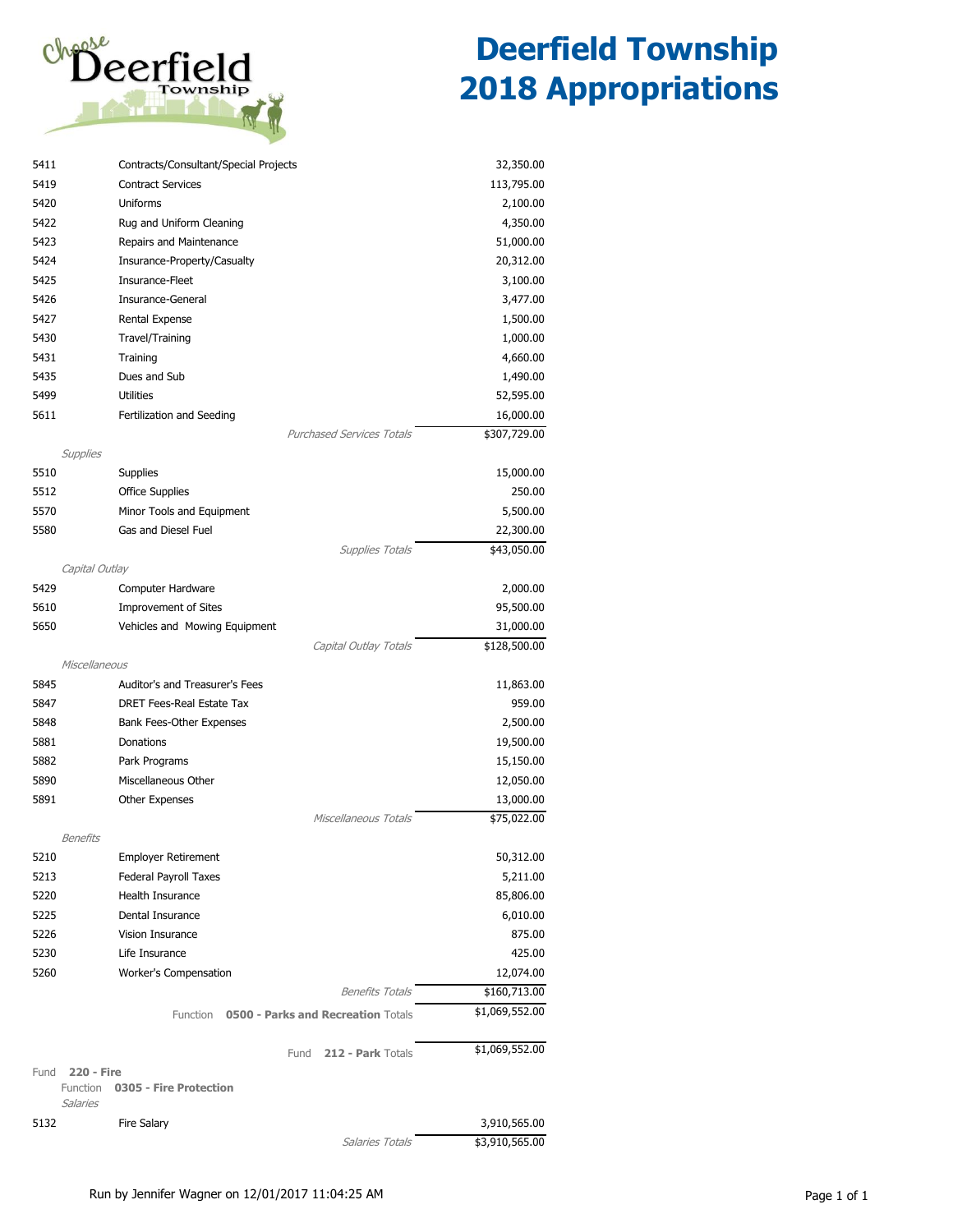

|                 | <b>Purchased Services</b>                   |                |  |  |  |
|-----------------|---------------------------------------------|----------------|--|--|--|
| 5411            | Contracts/Consultant/Special Projects       | 11,500.00      |  |  |  |
| 5413            | Other Expenses-EMS Billing                  | 68,000.00      |  |  |  |
| 5419            | <b>Contract Services</b>                    | 132,200.00     |  |  |  |
| 5420            | <b>Uniforms</b>                             | 40,000.00      |  |  |  |
| 5422            | Rug and Uniform Cleaning                    | 5,000.00       |  |  |  |
| 5423            | Repairs and Maintenance                     | 10,000.00      |  |  |  |
| 5424            | Insurance-Property/Casualty                 | 15,041.00      |  |  |  |
| 5425            | Insurance-Fleet                             | 26,436.00      |  |  |  |
| 5426            | Insurance-General                           | 16,578.00      |  |  |  |
| 5428            | <b>Building Maintenance</b>                 | 35,000.00      |  |  |  |
| 5430            | Travel/Training                             | 7,500.00       |  |  |  |
| 5431            | Training                                    | 40,000.00      |  |  |  |
| 5432            | Fleet-Repairs and Maintenance               | 120,000.00     |  |  |  |
| 5435            | Dues and Sub                                | 5,240.00       |  |  |  |
| 5499            | <b>Utilities</b>                            | 148,935.00     |  |  |  |
|                 | <b>Purchased Services Totals</b>            | \$681,430.00   |  |  |  |
| Supplies        |                                             |                |  |  |  |
| 5510            | <b>Supplies</b>                             | 40,000.00      |  |  |  |
| 5512            | <b>Office Supplies</b>                      | 5,000.00       |  |  |  |
| 5513            | <b>EMS Supplies</b>                         | 99,000.00      |  |  |  |
| 5570            | Minor Tools and Equipment                   | 64,000.00      |  |  |  |
| 5580            | Gas and Diesel Fuel                         | 75,000.00      |  |  |  |
|                 | <b>Supplies Totals</b>                      | \$283,000.00   |  |  |  |
| Capital Outlay  |                                             |                |  |  |  |
| 5640            | Tools and Equipment-Major                   | 89,000.00      |  |  |  |
| 5644            | Computer Hardware                           | 7,500.00       |  |  |  |
| 5650            | Vehicles and Mowing Equipment<br>265,000.00 |                |  |  |  |
|                 | Capital Outlay Totals                       | \$361,500.00   |  |  |  |
| Miscellaneous   |                                             |                |  |  |  |
| 5845            | Auditor's and Treasurer's Fees              | 73,000.00      |  |  |  |
| 5847            | <b>DRET Fees-Real Estate Tax</b>            | 6,400.00       |  |  |  |
| 5890            | Miscellaneous Other                         | 5,000.00       |  |  |  |
|                 | Miscellaneous Totals                        | \$84,400.00    |  |  |  |
| <b>Benefits</b> |                                             |                |  |  |  |
| 5210            | <b>Employer Retirement</b>                  | 741,000.00     |  |  |  |
| 5213            | Federal Payroll Taxes                       | 100,195.00     |  |  |  |
| 5220            | Health Insurance                            | 660,434.00     |  |  |  |
| 5225            | Dental Insurance<br>38,600.00               |                |  |  |  |
| 5226            | Vision Insurance<br>5,512.00                |                |  |  |  |
| 5230            | Life Insurance                              | 2,417.00       |  |  |  |
| 5231            | <b>Tuition Reimbursement</b><br>48,000.00   |                |  |  |  |
| 5260            | Worker's Compensation<br>120,326.00         |                |  |  |  |
| 5290            | <b>Other Benefits</b>                       | 50,500.00      |  |  |  |
|                 | <b>Benefits Totals</b>                      | \$1,766,984.00 |  |  |  |
|                 | 0305 - Fire Protection Totals<br>Function   | \$7,087,879.00 |  |  |  |
|                 | 220 - Fire Totals<br>Fund                   | \$7,087,879.00 |  |  |  |
| Fund            | 228 - Ambulance and EMS                     |                |  |  |  |
| Function        | 0310 - EMS                                  |                |  |  |  |
| Salaries        |                                             |                |  |  |  |
| 5140            | <b>EMS Salary</b>                           | 600,000.00     |  |  |  |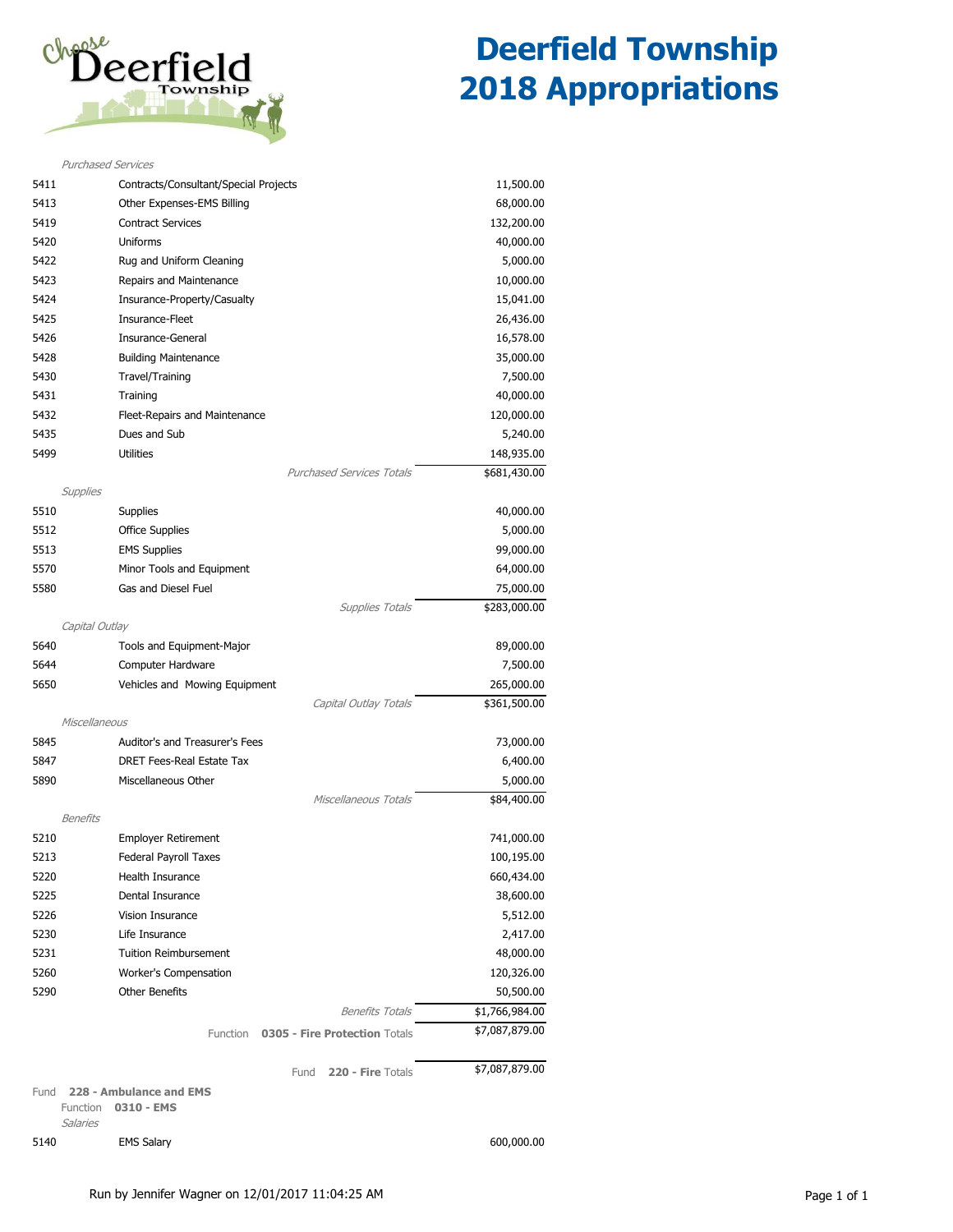

|      | Salaries Totals                                                                    | \$600,000.00       |
|------|------------------------------------------------------------------------------------|--------------------|
|      | <b>Benefits</b>                                                                    |                    |
| 5213 | Federal Payroll Taxes                                                              | 60,000.00          |
|      | <b>Benefits Totals</b>                                                             | \$60,000.00        |
|      | 0310 - EMS Totals<br><b>Function</b>                                               | \$660,000.00       |
|      |                                                                                    | \$660,000.00       |
|      | 228 - Ambulance and EMS Totals<br>Fund<br>Fund 315 - General Bond (Note)           |                    |
|      | 0600 - Debt Service<br>Function<br><b>Purchased Services</b>                       |                    |
| 5849 | <b>Administrative Fees</b>                                                         | 35,000.00          |
|      | <b>Purchased Services Totals</b>                                                   | \$35,000.00        |
|      | <b>Debt Service</b>                                                                |                    |
| 5811 | Debt Service-Payment On Bonds                                                      | 250,000.00         |
| 5812 | Debt Service-Interest                                                              | 262,000.00         |
|      | <b>Debt Service Totals</b>                                                         | \$512,000.00       |
|      | Miscellaneous                                                                      |                    |
| 5890 | Miscellaneous Other                                                                | 60,000.00          |
|      | Miscellaneous Totals                                                               | \$60,000.00        |
|      | Function 0600 - Debt Service Totals                                                | \$607,000.00       |
|      |                                                                                    |                    |
|      | 315 - General Bond (Note) Totals<br>Fund                                           | \$607,000.00       |
| Fund | 344 - TIF 2011 Note Fund<br>0600 - Debt Service<br>Function<br><b>Debt Service</b> |                    |
| 5811 | Debt Service-Payment On Bonds                                                      | 994,000.00         |
| 5812 | Debt Service-Interest                                                              | 610,000.00         |
|      | <b>Debt Service Totals</b>                                                         | \$1,604,000.00     |
|      | Transfers / Advances Out                                                           |                    |
| 5911 | <b>Transfer Out</b>                                                                | 510,000.00         |
|      | Transfers / Advances Out Totals                                                    | \$510,000.00       |
|      | Function 0600 - Debt Service Totals                                                | \$2,114,000.00     |
|      | 344 - TIF 2011 Note Fund Totals<br>Fund                                            | \$2,114,000.00     |
| Fund | 347 - TIF 2011 Reserve Fund                                                        |                    |
|      | Function 0600 - Debt Service                                                       |                    |
|      | Transfers / Advances Out                                                           |                    |
| 5911 | Transfer Out<br>Transfers / Advances Out Totals                                    | 150.00<br>\$150.00 |
|      | Function 0600 - Debt Service Totals                                                | \$150.00           |
|      |                                                                                    |                    |
|      | Fund 347 - TIF 2011 Reserve Fund Totals                                            | \$150.00           |
|      | Fund 349 - TIF 2007 Reserve Fund                                                   |                    |
|      | Function 0600 - Debt Service<br>Transfers / Advances Out                           |                    |
| 5911 | <b>Transfer Out</b>                                                                | 160.00             |
|      | Transfers / Advances Out Totals                                                    | \$160.00           |
|      | Function 0600 - Debt Service Totals                                                | \$160.00           |
|      |                                                                                    |                    |
|      | Fund<br>349 - TIF 2007 Reserve Fund Totals                                         | \$160.00           |
| Fund | 366 - TIF 2007 Note Fund<br>Function 0600 - Debt Service                           |                    |

Debt Service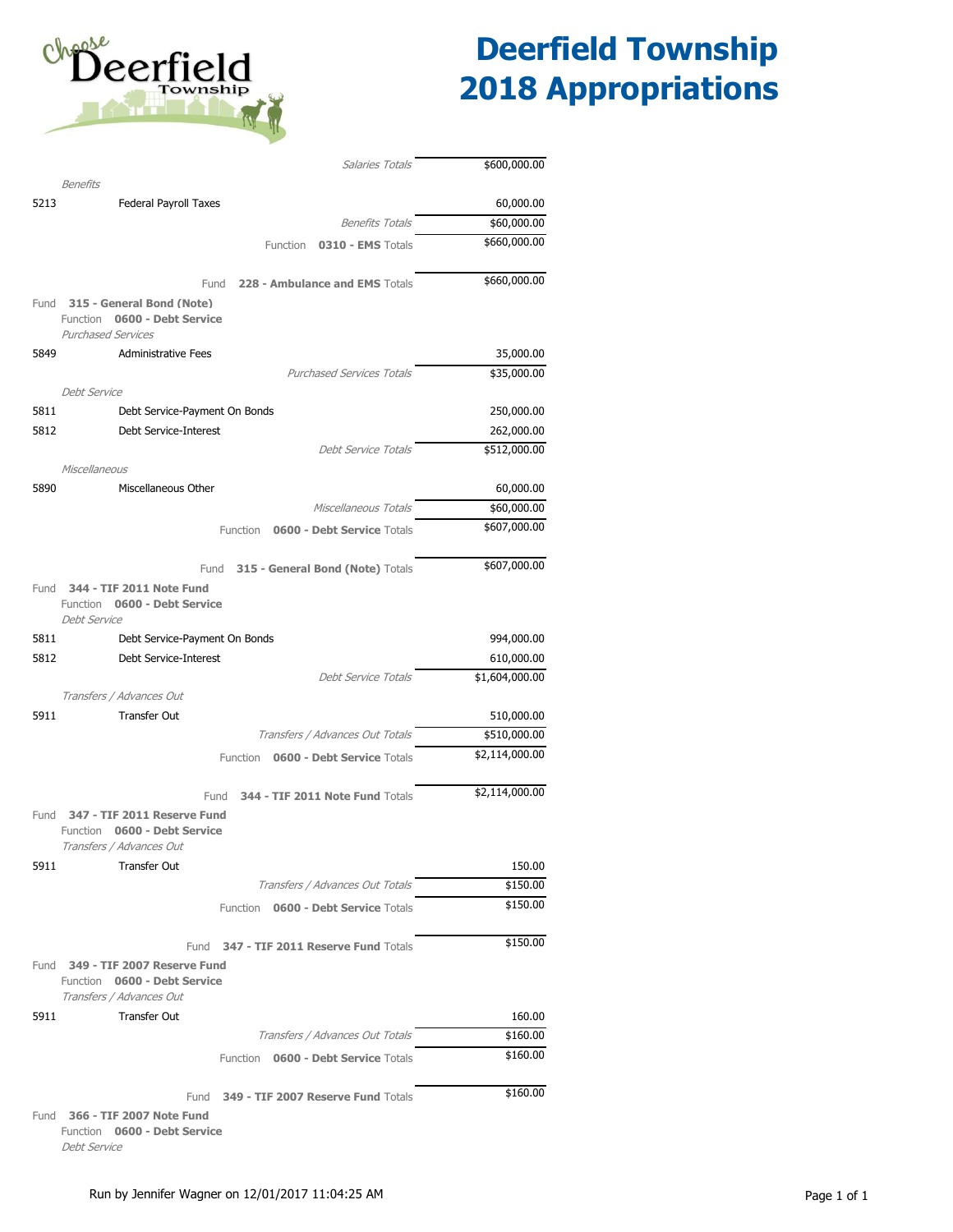

| 5811 | Debt Service-Payment On Bonds                                | 365,000.00     |
|------|--------------------------------------------------------------|----------------|
| 5812 | Debt Service-Interest                                        | 368,000.00     |
|      | Debt Service Totals                                          | \$733,000.00   |
|      | Transfers / Advances Out                                     |                |
| 5911 | <b>Transfer Out</b>                                          | 190,000.00     |
|      | Transfers / Advances Out Totals                              | \$190,000.00   |
|      | 0600 - Debt Service Totals<br>Function                       | \$923,000.00   |
|      | Fund<br>366 - TIF 2007 Note Fund Totals                      | \$923,000.00   |
|      | Fund 435 - Capital Projects                                  |                |
|      | 0600 - Debt Service<br>Function<br><b>Purchased Services</b> |                |
| 5849 | <b>Administrative Fees</b>                                   | 45,000.00      |
|      | <b>Purchased Services Totals</b>                             | \$45,000.00    |
|      | <b>Debt Service</b>                                          |                |
| 5811 | Debt Service-Payment On Bonds                                | 4,900,000.00   |
| 5812 | Debt Service-Interest                                        | 112,000.00     |
|      | Debt Service Totals                                          | \$5,012,000.00 |
|      | Transfers / Advances Out                                     |                |
| 5911 | <b>Transfer Out</b>                                          | 322,000.00     |
|      | Transfers / Advances Out Totals                              | \$322,000.00   |
|      | Function<br><b>0600 - Debt Service Totals</b>                | \$5,379,000.00 |
|      |                                                              |                |
|      | 435 - Capital Projects Totals<br>Fund                        | \$5,379,000.00 |
| Fund | 580 - Deerfield Lighting District                            |                |
|      | Function<br>0210 - Street Lighting<br>Miscellaneous          |                |
| 5870 | <b>Taxes and Assessments</b>                                 | 500,000.00     |
| 5891 | Other Expenses                                               | 10,000.00      |
|      | Miscellaneous Totals                                         | \$510,000.00   |
|      | Function 0210 - Street Lighting Totals                       | \$510,000.00   |
|      |                                                              |                |
|      | 580 - Deerfield Lighting District Totals<br>Fund             | \$510,000.00   |
|      | Fund 761 - Mays Bequest<br>Function 0405 - Cemeteries        |                |
|      | Miscellaneous                                                |                |
| 5848 | Bank Fees-Other Expenses                                     | 50.00          |
| 5890 | Miscellaneous Other                                          | 100.00         |
|      | Miscellaneous Totals                                         | \$150.00       |
|      | Function 0405 - Cemeteries Totals                            | \$150.00       |
|      | Fund 761 - Mays Bequest Totals                               | \$150.00       |
|      | Fund 762 - Green Bequest                                     |                |
|      | Function 0405 - Cemeteries                                   |                |
|      | Miscellaneous                                                |                |
| 5848 | Bank Fees-Other Expenses                                     | 50.00          |
| 5890 | Miscellaneous Other                                          | 100.00         |
|      | Miscellaneous Totals                                         | \$150.00       |
|      | Function 0405 - Cemeteries Totals                            | \$150.00       |
|      | 762 - Green Bequest Totals<br>Fund                           | \$150.00       |

Fund **763 - Bowyer Bequest**

Function **0405 - Cemeteries**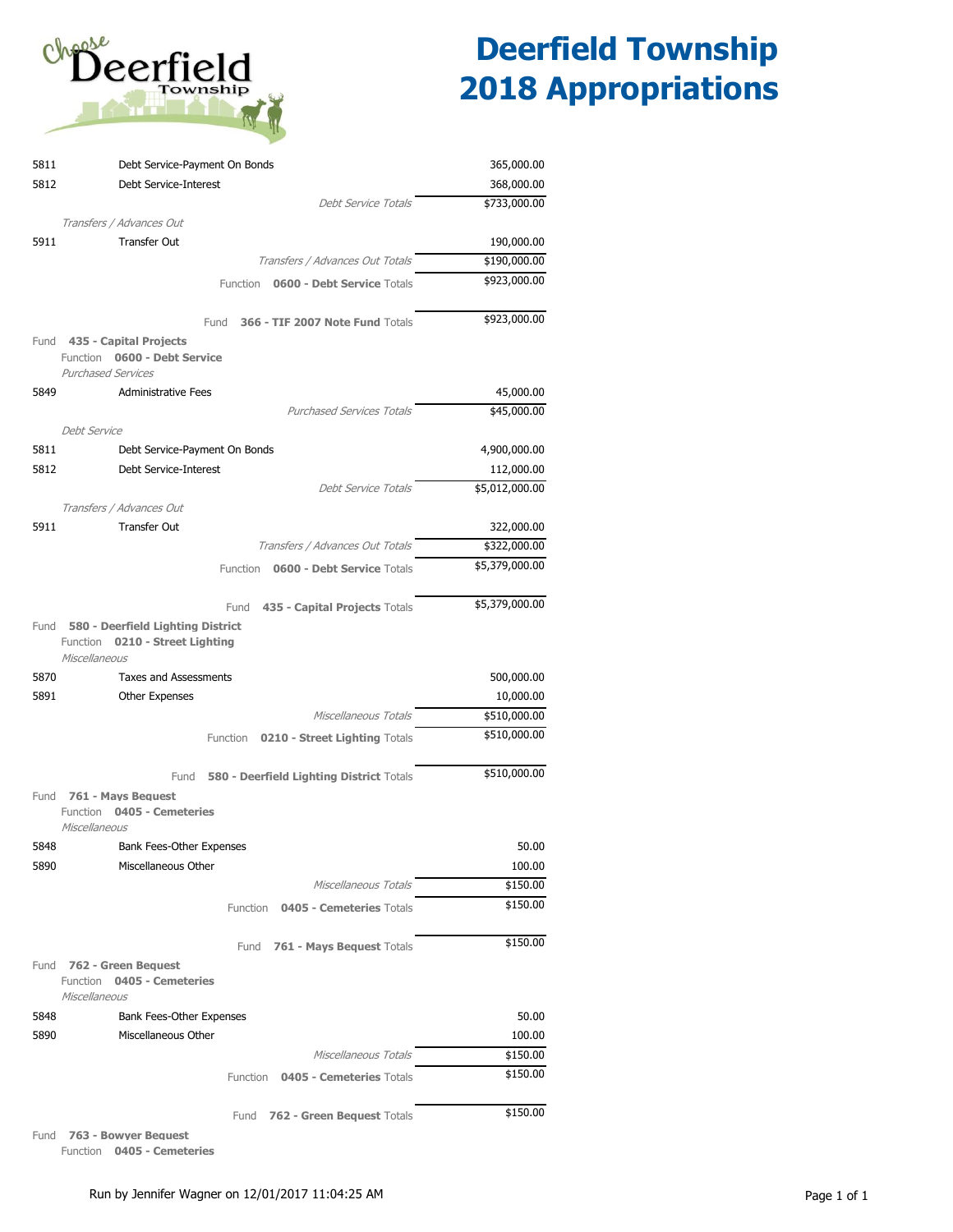

| Miscellaneous          |                                                                 |          |                                          |          |
|------------------------|-----------------------------------------------------------------|----------|------------------------------------------|----------|
| 5848                   | Bank Fees-Other Expenses                                        |          |                                          | 50.00    |
| 5890                   | Miscellaneous Other                                             |          |                                          | 100.00   |
|                        |                                                                 |          | Miscellaneous Totals                     | \$150.00 |
|                        |                                                                 |          | Function 0405 - Cemeteries Totals        | \$150.00 |
|                        |                                                                 |          | Fund 763 - Bowyer Bequest Totals         | \$150.00 |
| Fund 764 - Erd Beauest |                                                                 |          |                                          |          |
| Miscellaneous          | Function 0405 - Cemeteries                                      |          |                                          |          |
| 5848                   | Bank Fees-Other Expenses                                        |          |                                          | 50.00    |
| 5890                   | Miscellaneous Other                                             |          |                                          | 130.00   |
|                        |                                                                 |          | Miscellaneous Totals                     | \$180.00 |
|                        |                                                                 |          | Function 0405 - Cemeteries Totals        | \$180.00 |
|                        |                                                                 |          |                                          |          |
|                        |                                                                 |          | Fund 764 - Erd Bequest Totals            | \$180.00 |
| Miscellaneous          | Fund 765 - Hinkle Bequest<br>Function 0405 - Cemeteries         |          |                                          |          |
| 5848                   | Bank Fees-Other Expenses                                        |          |                                          | 50.00    |
| 5891                   | Other Expenses                                                  |          |                                          | 50.00    |
|                        |                                                                 |          | Miscellaneous Totals                     | \$100.00 |
|                        |                                                                 |          | Function 0405 - Cemeteries Totals        | \$100.00 |
|                        |                                                                 |          | Fund 765 - Hinkle Bequest Totals         | \$100.00 |
| Miscellaneous          | Fund 766 - Honshour Beauest<br>Function 0405 - Cemeteries       |          |                                          |          |
| 5848                   | Bank Fees-Other Expenses                                        |          |                                          | 50.00    |
| 5891                   | Other Expenses                                                  |          |                                          | 50.00    |
|                        |                                                                 |          | Miscellaneous Totals                     | \$100.00 |
|                        |                                                                 |          | Function 0405 - Cemeteries Totals        | \$100.00 |
|                        |                                                                 | Fund     | 766 - Honshour Bequest Totals            | \$100.00 |
| Miscellaneous          | Fund 767 - Jordan/Johnson Bequest<br>Function 0405 - Cemeteries |          |                                          |          |
| 5848                   | Bank Fees-Other Expenses                                        |          |                                          | 50.00    |
| 5890                   | Miscellaneous Other                                             |          |                                          | 100.00   |
|                        |                                                                 |          | Miscellaneous Totals                     | \$150.00 |
|                        |                                                                 | Function | 0405 - Cemeteries Totals                 | \$150.00 |
|                        |                                                                 |          | Fund 767 - Jordan/Johnson Bequest Totals | \$150.00 |
| Miscellaneous          | Fund 768 - McClung Beauest<br>Function 0405 - Cemeteries        |          |                                          |          |
| 5848                   | Bank Fees-Other Expenses                                        |          |                                          | 50.00    |
| 5890                   | Miscellaneous Other                                             |          |                                          | 130.00   |
|                        |                                                                 |          | Miscellaneous Totals                     | \$180.00 |
|                        |                                                                 | Function | 0405 - Cemeteries Totals                 | \$180.00 |
|                        |                                                                 |          | Fund 768 - McClung Bequest Totals        | \$180.00 |

Fund **769 - Megie Bequest Fund**